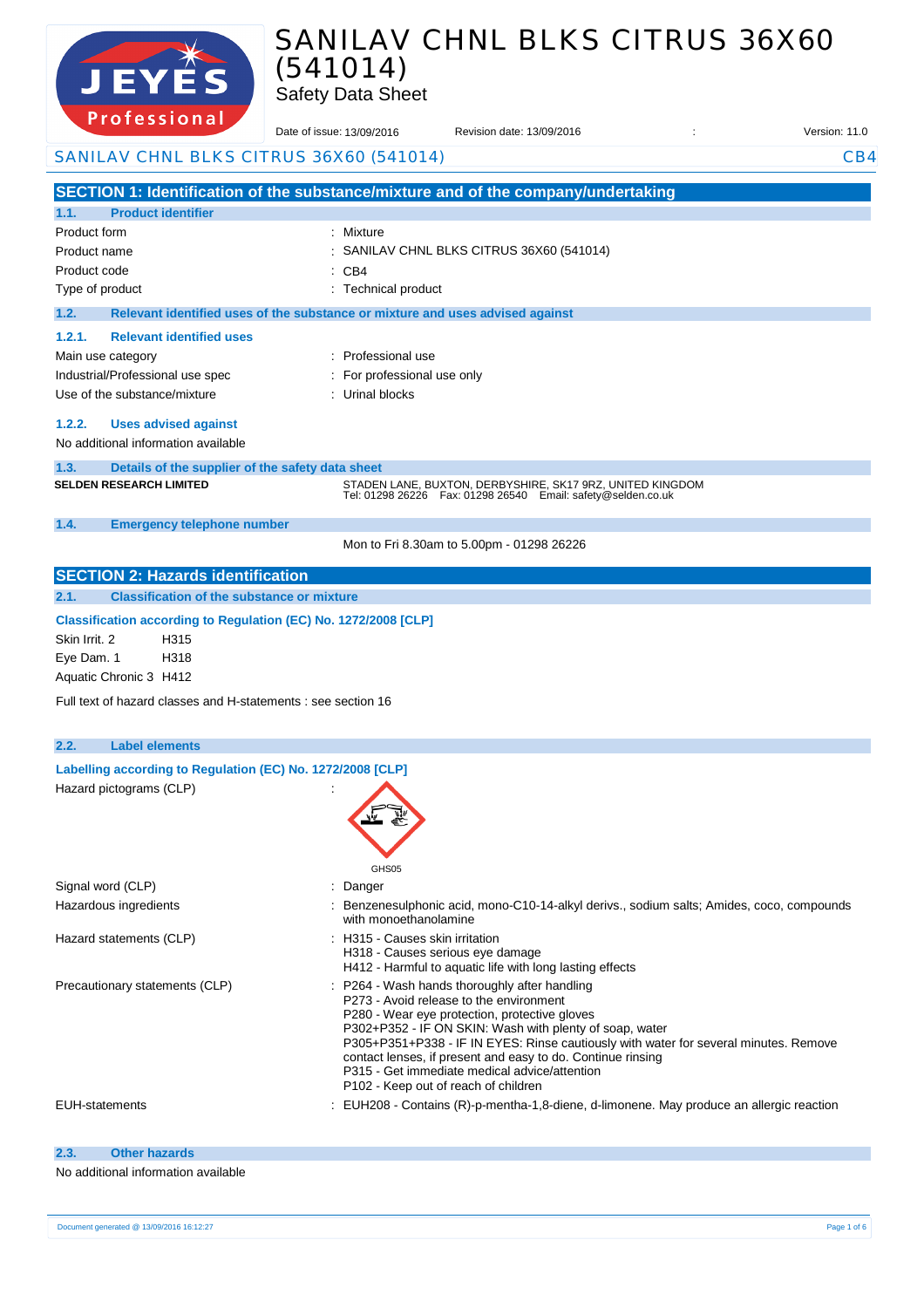#### **SECTION 3: Composition/information on ingredients**

**3.1. Substance**

Not applicable

#### **3.2. Mixture**

| <b>Name</b>                                                       | <b>Product identifier</b>                                             | $\frac{9}{6}$ | <b>Classification according to</b><br><b>Regulation (EC) No.</b><br>1272/2008 [CLP]                                        |
|-------------------------------------------------------------------|-----------------------------------------------------------------------|---------------|----------------------------------------------------------------------------------------------------------------------------|
| Benzenesulphonic acid, mono-C10-14-alkyl derivs., sodium<br>salts | (CAS No) 85117-50-6<br>(EC no) 285-600-2                              | $15 - 30$     | Acute Tox. 4 (Oral), H302<br>Skin Irrit. 2, H315<br>Eye Dam. 1, H318                                                       |
| Amides, coco, compounds with monoethanolamine                     | (CAS No) 68140-00-1<br>(EC no) 268-770-2                              | $5 - 15$      | Eye Dam. 1, H318                                                                                                           |
| (R)-p-mentha-1,8-diene, d-limonene                                | (CAS No) 5989-27-5<br>(EC no) 227-813-5<br>(EC index no) 601-029-00-7 | $\lt'$        | Flam. Lig. 3, H226<br>Skin Irrit. 2. H315<br><b>Skin Sens. 1. H317</b><br>Aquatic Acute 1, H400<br>Aquatic Chronic 1, H410 |

#### Full text of H-statements: see section 16

| <b>SECTION 4: First aid measures</b>                          |                                                                                                                                                                                               |
|---------------------------------------------------------------|-----------------------------------------------------------------------------------------------------------------------------------------------------------------------------------------------|
| <b>Description of first aid measures</b><br>4.1.              |                                                                                                                                                                                               |
| First-aid measures general                                    | Get medical advice/attention if you feel unwell.                                                                                                                                              |
| First-aid measures after inhalation                           | Remove person to fresh air and keep comfortable for breathing.                                                                                                                                |
| First-aid measures after skin contact                         | Wash with plenty of soap and water.                                                                                                                                                           |
| First-aid measures after eye contact                          | IF IN EYES: Rinse cautiously with water for several minutes. Remove contact lenses, if present<br>and easy to do. Continue rinsing. If eye irritation persists: Get medical advice/attention. |
| First-aid measures after ingestion                            | Give nothing or a little water to drink. Get medical advice/attention if you feel unwell.                                                                                                     |
| 4.2.                                                          | Most important symptoms and effects, both acute and delayed                                                                                                                                   |
| Symptoms/injuries after inhalation                            | May cause respiratory irritation.                                                                                                                                                             |
| Symptoms/injuries after skin contact                          | Repeated exposure may cause skin dryness or cracking.                                                                                                                                         |
| Symptoms/injuries after eye contact                           | Causes eye irritation.                                                                                                                                                                        |
| Symptoms/injuries after ingestion                             | May cause a light irritation of the linings of the mouth, throat, and gastrointestinal tract.                                                                                                 |
| 4.3.                                                          | Indication of any immediate medical attention and special treatment needed                                                                                                                    |
| Treat symptomatically.                                        |                                                                                                                                                                                               |
| <b>SECTION 5: Firefighting measures</b>                       |                                                                                                                                                                                               |
| <b>Extinguishing media</b><br>5.1.                            |                                                                                                                                                                                               |
| Suitable extinguishing media                                  | : Carbon dioxide. Dry powder. Foam.                                                                                                                                                           |
| 5.2.<br>Special hazards arising from the substance or mixture |                                                                                                                                                                                               |
| No additional information available                           |                                                                                                                                                                                               |
| 5.3.<br><b>Advice for firefighters</b>                        |                                                                                                                                                                                               |
| No additional information available                           |                                                                                                                                                                                               |
| <b>SECTION 6: Accidental release measures</b>                 |                                                                                                                                                                                               |
| 6.1.                                                          | Personal precautions, protective equipment and emergency procedures                                                                                                                           |
| 6.1.1.<br>For non-emergency personnel                         |                                                                                                                                                                                               |
| Emergency procedures                                          | : Evacuate unnecessary personnel.                                                                                                                                                             |
| 6.1.2.<br>For emergency responders                            |                                                                                                                                                                                               |
| Protective equipment                                          | : Use personal protective equipment as required.                                                                                                                                              |
| 6.2.<br><b>Environmental precautions</b>                      |                                                                                                                                                                                               |
| Avoid release to the environment.                             |                                                                                                                                                                                               |
| 6.3.<br>Methods and material for containment and cleaning up  |                                                                                                                                                                                               |
| For containment                                               | : Collect spillage.                                                                                                                                                                           |
| Methods for cleaning up                                       | : Soak up spills with inert solids, such as clay or diatomaceous earth as soon as possible.                                                                                                   |
| 6.4.<br><b>Reference to other sections</b>                    |                                                                                                                                                                                               |
|                                                               | For further information refer to section 8: "Exposure controls/personal protection". For further information refer to section 13.                                                             |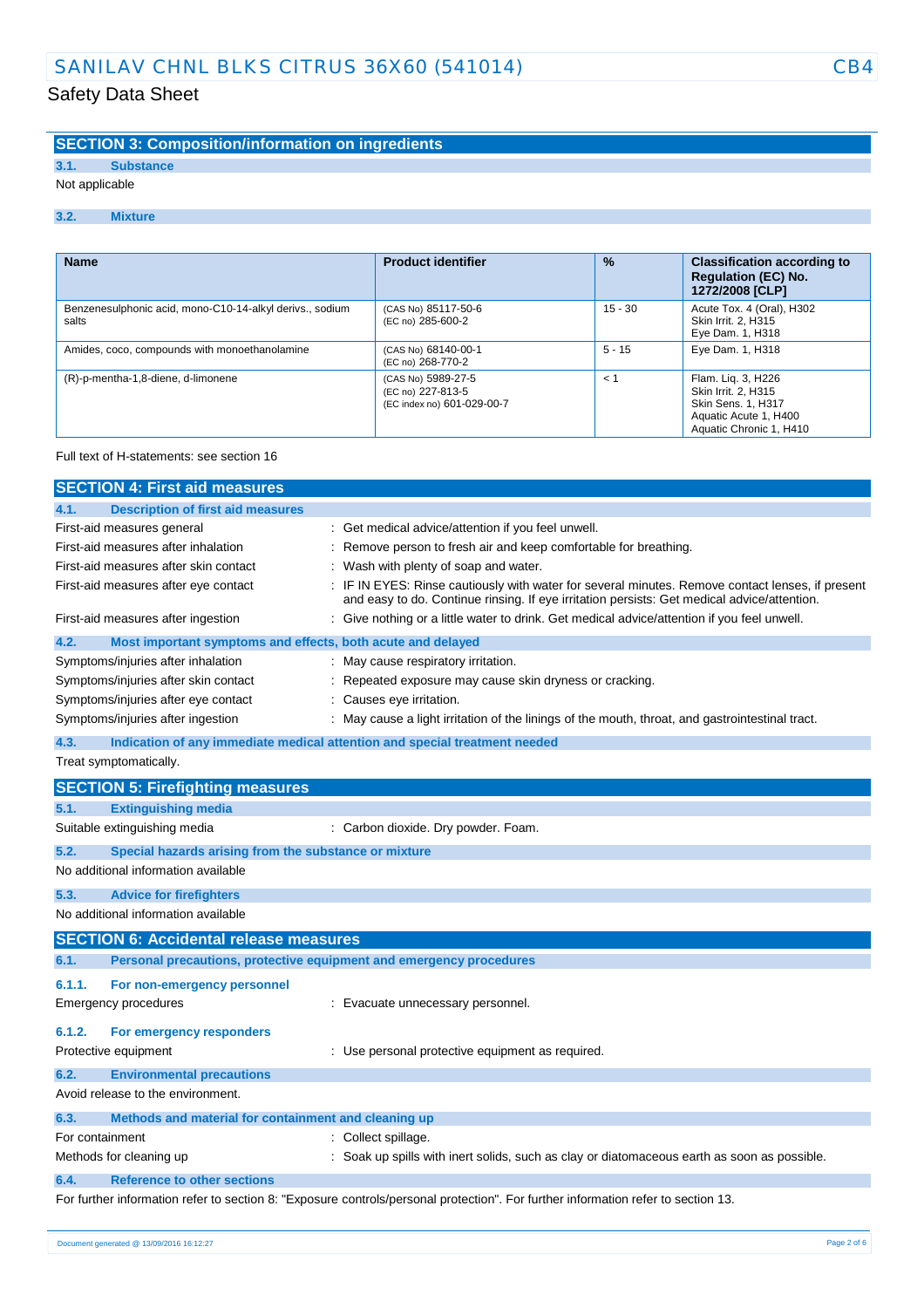| <b>SECTION 7: Handling and storage</b>                               |                                                                   |  |  |
|----------------------------------------------------------------------|-------------------------------------------------------------------|--|--|
| <b>Precautions for safe handling</b><br>7.1.                         |                                                                   |  |  |
| Precautions for safe handling                                        | : Avoid contact with eyes.                                        |  |  |
| Hygiene measures                                                     | Do not eat, drink or smoke when using this product.               |  |  |
| 7.2.<br>Conditions for safe storage, including any incompatibilities |                                                                   |  |  |
| Technical measures                                                   | : Does not require any specific or particular technical measures. |  |  |
| Storage conditions                                                   | Keep container closed when not in use.                            |  |  |
| Incompatible products                                                | Oxidizing agent. Strong acids. Strong bases.                      |  |  |
| Special rules on packaging                                           | Keep only in original container.                                  |  |  |
| 7.3.<br><b>Specific end use(s)</b>                                   |                                                                   |  |  |
| No additional information available                                  |                                                                   |  |  |
| <b>SECTION 8: Exposure controls/personal protection</b>              |                                                                   |  |  |
| <b>Control parameters</b><br>8.1.                                    |                                                                   |  |  |
| No additional information available                                  |                                                                   |  |  |
|                                                                      |                                                                   |  |  |
| 8.2.<br><b>Exposure controls</b>                                     |                                                                   |  |  |
| Materials for protective clothing                                    | : Not required for normal conditions of use                       |  |  |
| Hand protection                                                      | In case of repeated or prolonged contact wear gloves              |  |  |
| Eye protection                                                       | Safety glasses                                                    |  |  |
| Skin and body protection                                             | : Not required for normal conditions of use                       |  |  |

Respiratory protection : Not required for normal conditions of use



| <b>SECTION 9: Physical and chemical properties</b>            |                                                |  |  |
|---------------------------------------------------------------|------------------------------------------------|--|--|
| Information on basic physical and chemical properties<br>9.1. |                                                |  |  |
| Physical state                                                | : Solid                                        |  |  |
| Appearance                                                    | Available as pellets, flakes, lumps or sticks. |  |  |
| Colour                                                        | : Yellow.                                      |  |  |
| Odour                                                         | lemon-like.                                    |  |  |
| Odour threshold                                               | No data available                              |  |  |
| pH                                                            | : 7                                            |  |  |
| Relative evaporation rate (butylacetate=1)                    | No data available                              |  |  |
| Melting point                                                 | No data available                              |  |  |
| Freezing point                                                | No data available                              |  |  |
| Boiling point                                                 | No data available                              |  |  |
| Flash point                                                   | No data available                              |  |  |
| Auto-ignition temperature                                     | No data available                              |  |  |
| Decomposition temperature                                     | No data available                              |  |  |
| Flammability (solid, gas)                                     | No data available                              |  |  |
| Vapour pressure                                               | No data available                              |  |  |
| Relative vapour density at 20 °C                              | No data available                              |  |  |
| Relative density                                              | 1.6                                            |  |  |
| Solubility                                                    | No data available                              |  |  |
| Log Pow                                                       | No data available                              |  |  |
| Viscosity, kinematic                                          | No data available                              |  |  |
| Viscosity, dynamic                                            | No data available                              |  |  |
| <b>Explosive properties</b>                                   | No data available                              |  |  |
| Oxidising properties                                          | No data available                              |  |  |
| Explosive limits                                              | No data available                              |  |  |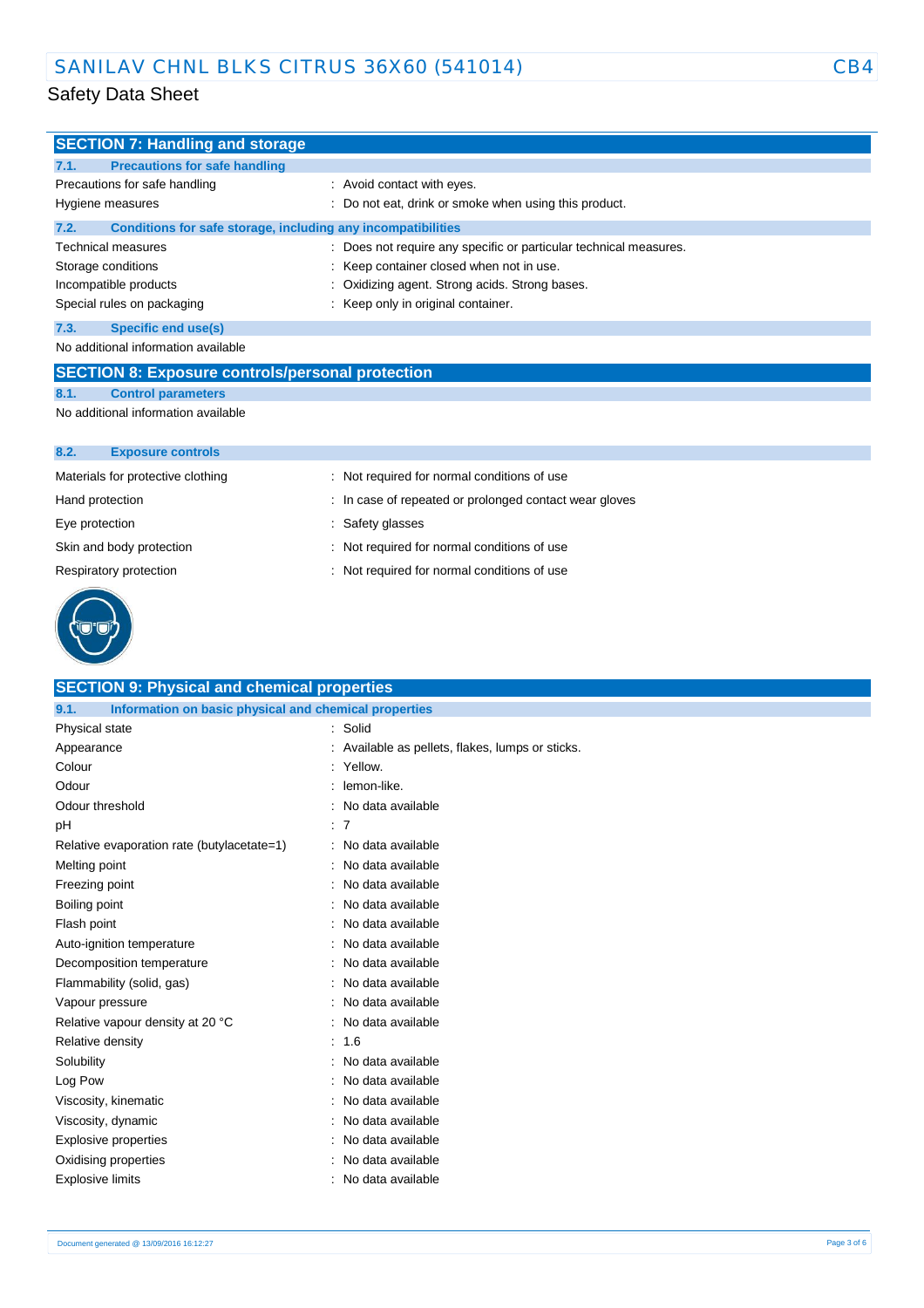### SANILAV CHNL BLKS CITRUS 36X60 (541014) CB4

#### Safety Data Sheet

| 9.2.  | <b>Other information</b>                    |
|-------|---------------------------------------------|
|       | No additional information available         |
|       | <b>SECTION 10: Stability and reactivity</b> |
| 10.1. | <b>Reactivity</b>                           |
|       | No additional information available         |
| 10.2. | <b>Chemical stability</b>                   |
|       | Stable under normal conditions.             |
| 10.3. | <b>Possibility of hazardous reactions</b>   |
|       | No additional information available         |
| 10.4. | <b>Conditions to avoid</b>                  |
|       | No additional information available         |
| 10.5. | <b>Incompatible materials</b>               |
|       | No additional information available         |
| 10.6. | <b>Hazardous decomposition products</b>     |
|       | No additional information available         |

**SECTION 11: Toxicological information 11.1. Information on toxicological effects** Acute toxicity **in the case of the contract of the contract of the contract of the contract of the contract of the contract of the contract of the contract of the contract of the contract of the contract of the contract of** Skin corrosion/irritation  $\cdot$  : Causes skin irritation. pH: 7 Serious eye damage/irritation : Causes serious eye damage. pH: 7 Respiratory or skin sensitisation : Not classified Germ cell mutagenicity **Second Contract Contract Contract Contract Contract Contract Contract Contract Contract Contract Contract Contract Contract Contract Contract Contract Contract Contract Contract Contract Contract Co** Carcinogenicity **Carcinogenicity** : Not classified Reproductive toxicity **in the case of the CRS** control of the Reproductive toxicity Specific target organ toxicity (single exposure) : Not classified Specific target organ toxicity (repeated exposure) : Not classified Aspiration hazard **in the set of the set of the set of the set of the set of the set of the set of the set of the set of the set of the set of the set of the set of the set of the set of the set of the set of the set of th** 

| <b>SECTION 12: Ecological information</b>                  |                                 |  |  |  |
|------------------------------------------------------------|---------------------------------|--|--|--|
| <b>Toxicity</b><br>12.1.                                   |                                 |  |  |  |
| Amides, coco, compounds with monoethanolamine (68140-00-1) |                                 |  |  |  |
| LC50 fish 1                                                | $31$ mg/l                       |  |  |  |
| EC50 other aquatic organisms 1                             | 38 mg/l EC50 waterflea (48 h)   |  |  |  |
| EC50 other aquatic organisms 2                             | 1.1 mg/l IC50 algea (72 h) mg/l |  |  |  |
|                                                            |                                 |  |  |  |
| 12.2.<br><b>Persistence and degradability</b>              |                                 |  |  |  |
| No additional information available                        |                                 |  |  |  |
| 12.3.<br><b>Bioaccumulative potential</b>                  |                                 |  |  |  |
| No additional information available                        |                                 |  |  |  |
| 12.4.<br><b>Mobility in soil</b>                           |                                 |  |  |  |
| No additional information available                        |                                 |  |  |  |
|                                                            |                                 |  |  |  |
| <b>Results of PBT and vPvB assessment</b><br>12.5.         |                                 |  |  |  |
| No additional information available                        |                                 |  |  |  |
| <b>Other adverse effects</b><br>12.6.                      |                                 |  |  |  |
| No additional information available                        |                                 |  |  |  |
| <b>SECTION 13: Disposal considerations</b>                 |                                 |  |  |  |
| <b>Waste treatment methods</b><br>13.1.                    |                                 |  |  |  |
| No additional information available                        |                                 |  |  |  |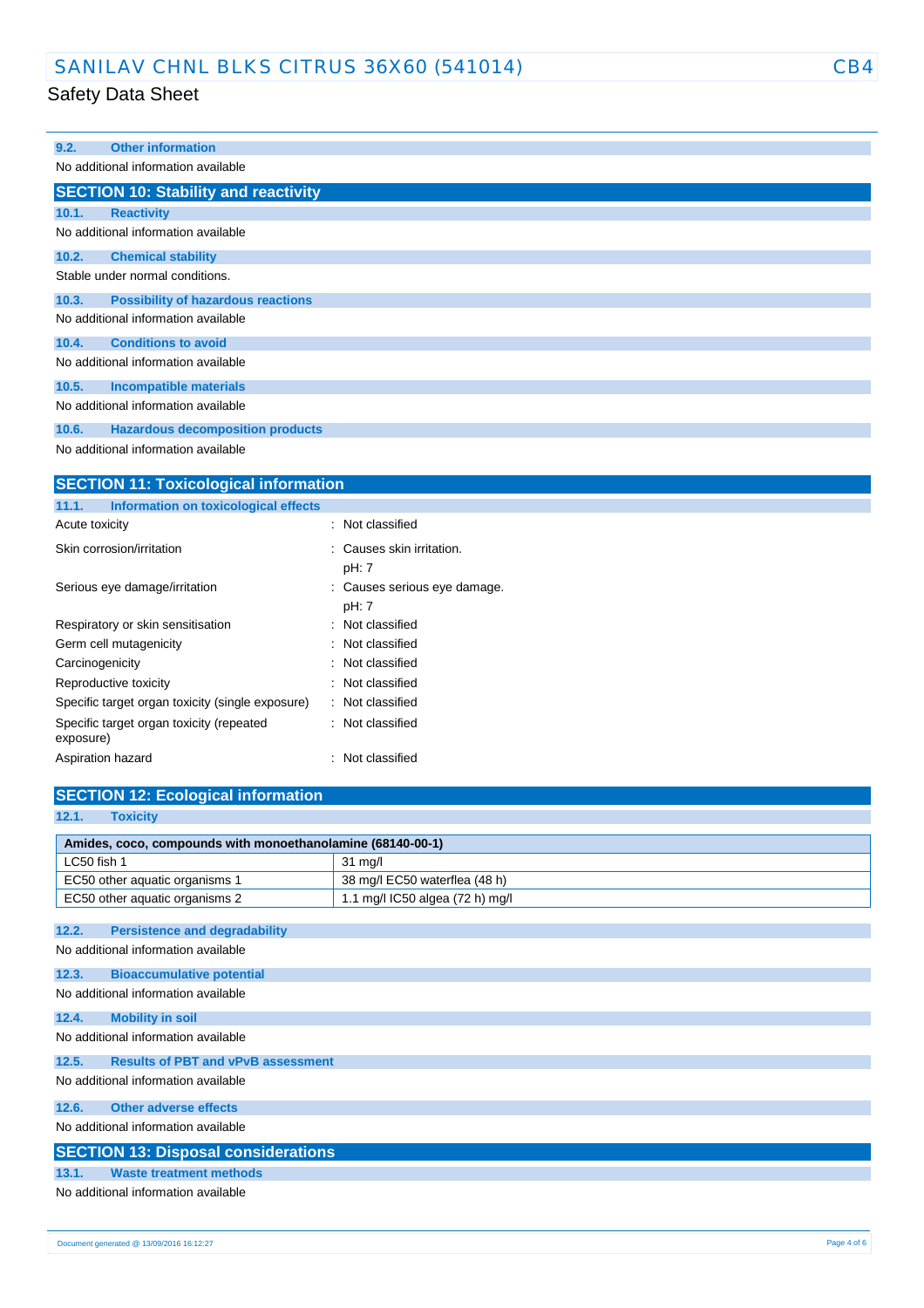| <b>SECTION 14: Transport information</b>                  |                                                                                                |  |  |
|-----------------------------------------------------------|------------------------------------------------------------------------------------------------|--|--|
| In accordance with ADR / RID / IMDG / IATA / ADN          |                                                                                                |  |  |
| 14.1.<br><b>UN number</b>                                 |                                                                                                |  |  |
| Not regulated for transport                               |                                                                                                |  |  |
| <b>UN proper shipping name</b><br>14.2.                   |                                                                                                |  |  |
| Proper Shipping Name (ADR)                                | Not applicable                                                                                 |  |  |
| Proper Shipping Name (IMDG)                               | Not applicable                                                                                 |  |  |
| Proper Shipping Name (IATA)                               | Not applicable                                                                                 |  |  |
| 14.3.<br><b>Transport hazard class(es)</b>                |                                                                                                |  |  |
| <b>ADR</b>                                                |                                                                                                |  |  |
| Transport hazard class(es) (ADR)                          | : Not applicable                                                                               |  |  |
| <b>IMDG</b>                                               |                                                                                                |  |  |
| Transport hazard class(es) (IMDG)                         | : Not applicable                                                                               |  |  |
|                                                           |                                                                                                |  |  |
| <b>IATA</b>                                               |                                                                                                |  |  |
|                                                           |                                                                                                |  |  |
| Transport hazard class(es) (IATA)                         | : Not applicable                                                                               |  |  |
|                                                           |                                                                                                |  |  |
| 14.4.<br><b>Packing group</b>                             |                                                                                                |  |  |
| Packing group (ADR)                                       | Not applicable                                                                                 |  |  |
| Packing group (IMDG)                                      | Not applicable                                                                                 |  |  |
|                                                           |                                                                                                |  |  |
| Packing group (IATA)                                      | Not applicable                                                                                 |  |  |
| 14.5.<br><b>Environmental hazards</b>                     |                                                                                                |  |  |
| Dangerous for the environment                             | No<br>÷                                                                                        |  |  |
| Marine pollutant                                          | No                                                                                             |  |  |
| Other information                                         | No supplementary information available                                                         |  |  |
|                                                           |                                                                                                |  |  |
| 14.6.<br><b>Special precautions for user</b>              |                                                                                                |  |  |
| - Overland transport                                      |                                                                                                |  |  |
| No data available                                         |                                                                                                |  |  |
| - Transport by sea                                        |                                                                                                |  |  |
| No data available                                         |                                                                                                |  |  |
|                                                           |                                                                                                |  |  |
| - Air transport                                           |                                                                                                |  |  |
| No data available                                         |                                                                                                |  |  |
| 14.7.                                                     | Transport in bulk according to Annex II of MARPOL 73/78 and the IBC Code                       |  |  |
| Not applicable                                            |                                                                                                |  |  |
|                                                           |                                                                                                |  |  |
| <b>SECTION 15: Regulatory information</b>                 |                                                                                                |  |  |
| 15.1.                                                     | Safety, health and environmental regulations/legislation specific for the substance or mixture |  |  |
| 15.1.1.<br><b>EU-Regulations</b>                          |                                                                                                |  |  |
|                                                           |                                                                                                |  |  |
| Contains no REACH substances with Annex XVII restrictions |                                                                                                |  |  |
| Contains no substance on the REACH candidate list         |                                                                                                |  |  |
| Contains no REACH Annex XIV substances                    |                                                                                                |  |  |
|                                                           |                                                                                                |  |  |
| <b>National regulations</b><br>15.1.2.                    |                                                                                                |  |  |
| No additional information available                       |                                                                                                |  |  |
|                                                           |                                                                                                |  |  |
| 15.2.<br><b>Chemical safety assessment</b>                |                                                                                                |  |  |
| No additional information available                       |                                                                                                |  |  |
| <b>SECTION 16: Other information</b>                      |                                                                                                |  |  |
|                                                           |                                                                                                |  |  |
| Full text of H- and EUH-statements:                       |                                                                                                |  |  |
| Acute Tox. 4 (Oral)                                       | Acute toxicity (oral), Category 4                                                              |  |  |
|                                                           |                                                                                                |  |  |
|                                                           |                                                                                                |  |  |